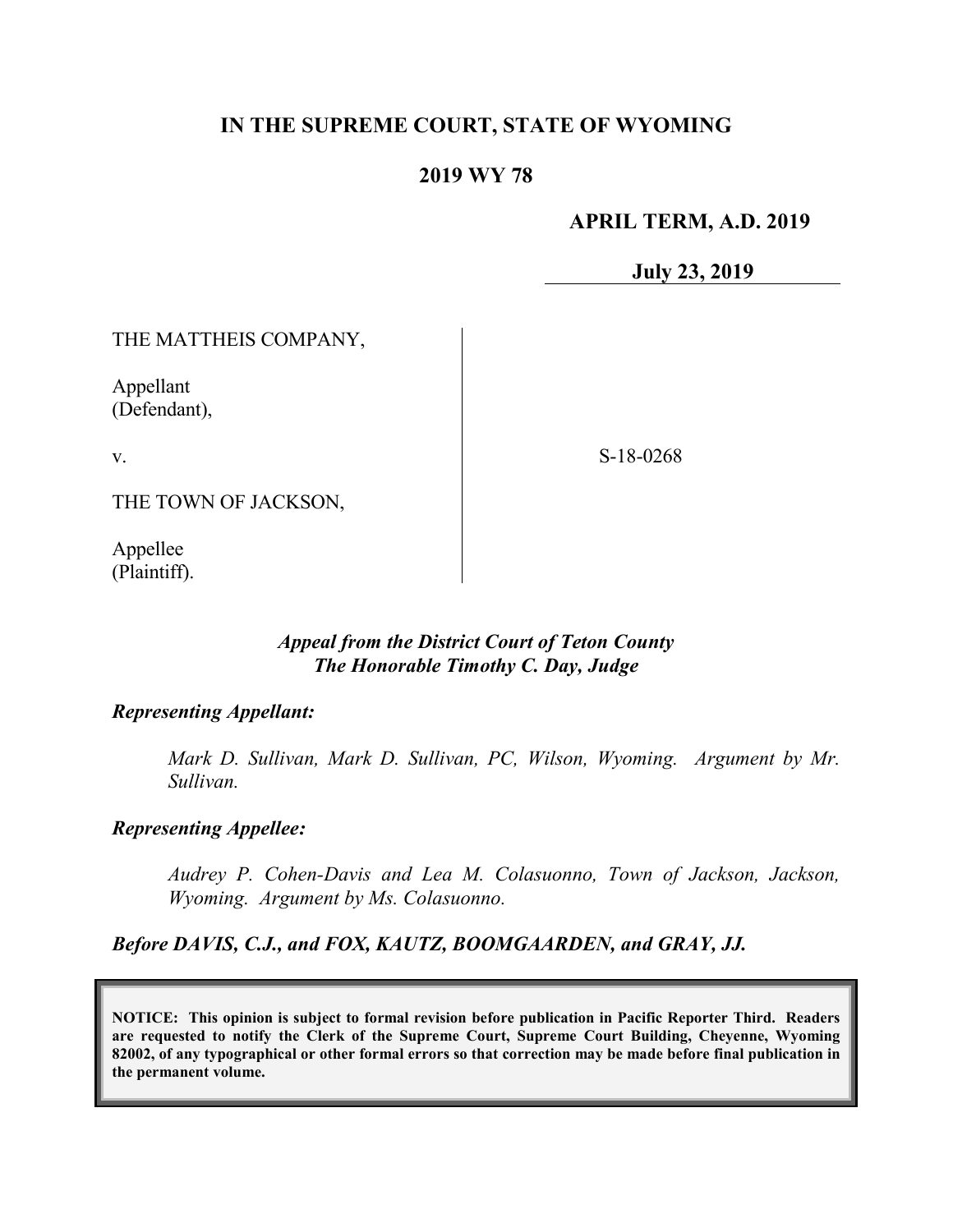## **FOX, Justice.**

[¶1] The Mattheis Company (Company) operated a bar in Jackson, Wyoming. After learning that the Company had submitted a liquor license renewal application containing false information, the Town of Jackson (Town) initiated proceedings to revoke the Company's liquor license. Following a bench trial, the district court revoked the Company's liquor license. The Company timely appealed, and we affirm.

## *ISSUES*

[¶2] The parties raise several issues that we rephrase and reorganize:

- 1. Does liquor-license revocation require a "gross violation" of Title 12, or a violation of the "intent and purpose" of Title 12?
- 2. Did the district court err in concluding that the Company's submission of a false liquor license renewal application was a gross violation of Title 12?
- 3. Did the district court abuse its discretion in revoking the Company's liquor license, rather than suspending it?

## *FACTS*

[¶3] In 2007, brothers Steve and Mike Mattheis formed The Mattheis Company, purchased a liquor license, and began operating the Town Square Tavern (Tavern) in Jackson, Wyoming. The Tavern's 10-year lease was set to expire on March 31, 2017, unless the Company provided notice of its intent to exercise its five-year right-of-renewal 120 days before that date. Between 2007 and 2016, the Company renewed its liquor license annually—nine times in total.

[¶4] The Company first became aware that its liquor license was in jeopardy when Ms. Sandy Birdyshaw, Town Clerk, informed it that its December 9, 2016 liquor license renewal application was "inaccurate." The renewal application indicated that the Company's lease expired on March 31, 2022, referencing the lease the Town had "on file" and its five-year right-of-renewal provision. Ms. Birdyshaw called Steve Mattheis<sup>[1](#page-1-0)</sup> and told him she could not certify the application complete because its lease expiration date did not match the March 31, 2017 expiration date contained in the Town's "on file" lease. She requested that the Company "provide the lease renewal that went to 2022 or something that would substantiate that's when the lease expired." In a follow-up email to

<span id="page-1-0"></span><sup>&</sup>lt;sup>1</sup> When referring to the Mattheis brothers individually we use their first names to avoid confusion.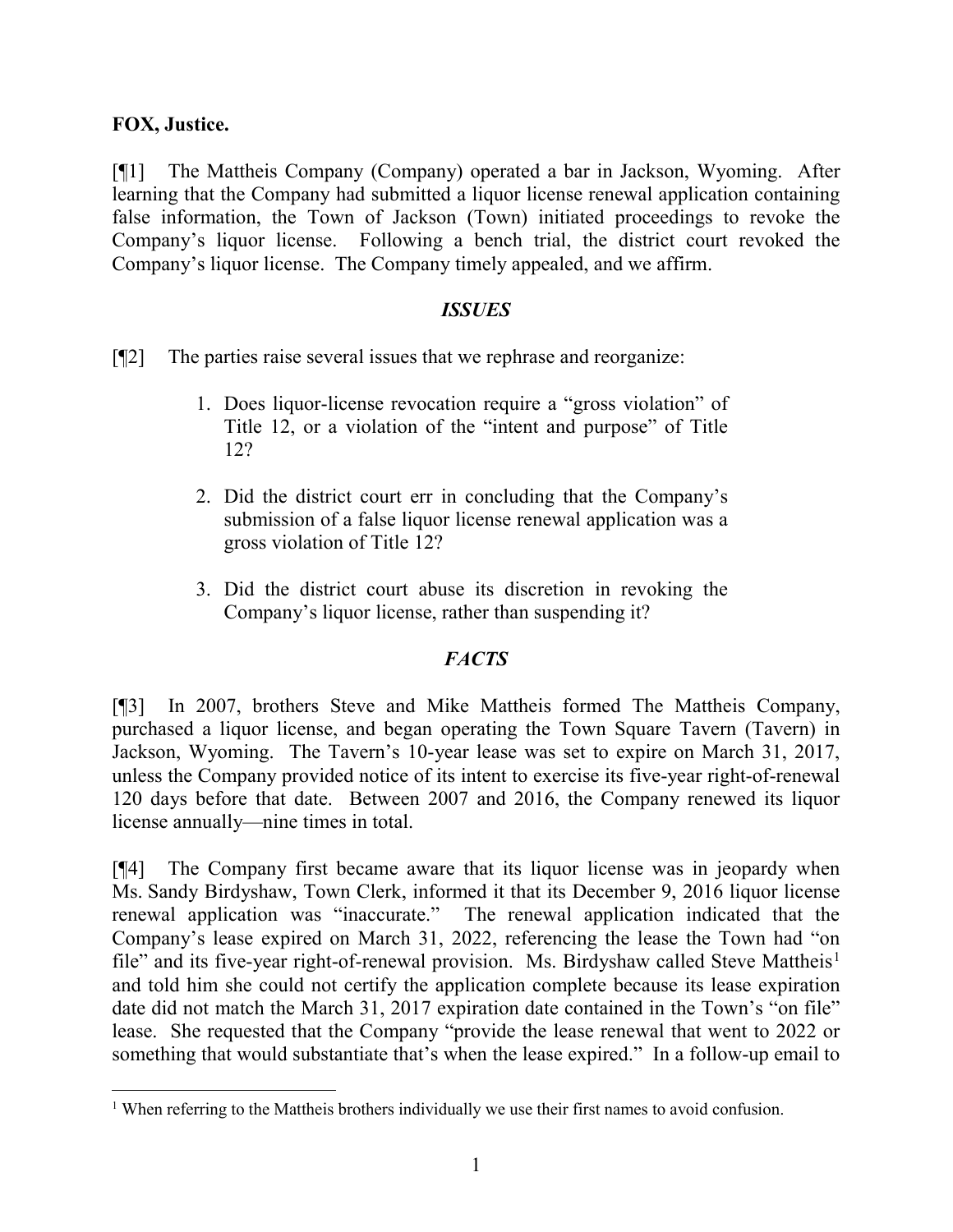Steve, she stated that "liquor renewal requires a lease be in place for the full renewal liquor year which runs to 3-31-2018."

[¶5] The record does not explain precisely what occurred between the Company and its landlord. In any event, the Company had not secured the anticipated five-year lease extension when it submitted its December 2016 application and failed to ever do so. Worried about the future of its business, the Company hired attorney Richard Mulligan to assist with the dispute.<sup>[2](#page-2-0)</sup> The Company told Mr. Mulligan that it needed to have a lease through March 31, 2018, to renew its liquor license and that it was important that the Tavern remain open during Jackson's summer "prime season," which would require having a lease until at least October 31, 2017. Mr. Mulligan and the landlord's attorney attempted to reach an agreement over the next several weeks.

[¶6] Meanwhile, uncertain of whether the Company would secure a new lease before the license expired on March 31, 2017, Steve asked Ms. Birdyshaw what he could do to preserve it. Ms. Birdyshaw informed Steve that the Company could transfer the license to another location on a non-operational status for up to two years and transfer it back to the Tavern location when the Company secured a new lease. Steve also confirmed with the Wyoming Liquor Division (Division) that it was possible to "park" a liquor license on non-operational status for up to two years. On February 1, 2017, the Company submitted a transfer application to the Town, explaining that it was parking the license at another location on non-operational status due to a lease dispute with its landlord. The Town Council approved the transfer.

[¶7] Eventually, the Company and its landlord reached an agreement. On March 3, 2017, the parties executed a lease with a term from April 1, 2017, to March 31, 2018. The same day, the parties executed a "Modification of Lease Term" that reduced the term to a seven-month period ending on October 31, 2017. Three days later, Steve and Mike executed an application to transfer the liquor license back to the Tavern location. The Company stated that the Tavern lease expired on March 31, 2018, directly above the application provision: "NOTE: Please submit a copy of the lease with the application. W.S. 12-4-103(a)(iii) requires the lease be valid THROUGH the TERM OF THE LICENSE . . . ." (Emphasis in original.) Steve and Mike signed, and Mr. Mulligan notarized, the application directly beneath its "Oath or Verification" section, which stated: "*Under penalty of perjury, and the possible revocation or cancellation of the* 

<span id="page-2-0"></span><sup>&</sup>lt;sup>2</sup> Throughout this litigation, the parties hotly contested the scope of Mr. Mulligan's representation. The Town claimed the Company hired Mr. Mulligan exclusively to resolve the lease dispute and that he had no duty to ensure its liquor license application was properly completed. The Company claimed the lease dispute was inextricably linked to issues with its liquor license, and therefore Mr. Mulligan had a duty to properly advise it concerning the license. There is no engagement letter between the Company and Mr. Mulligan, and witness testimony concerning the scope of Mr. Mulligan's representation conflicts. The district court could not "discern with affirmative evidence the scope of legal services requested of Mr. Mulligan."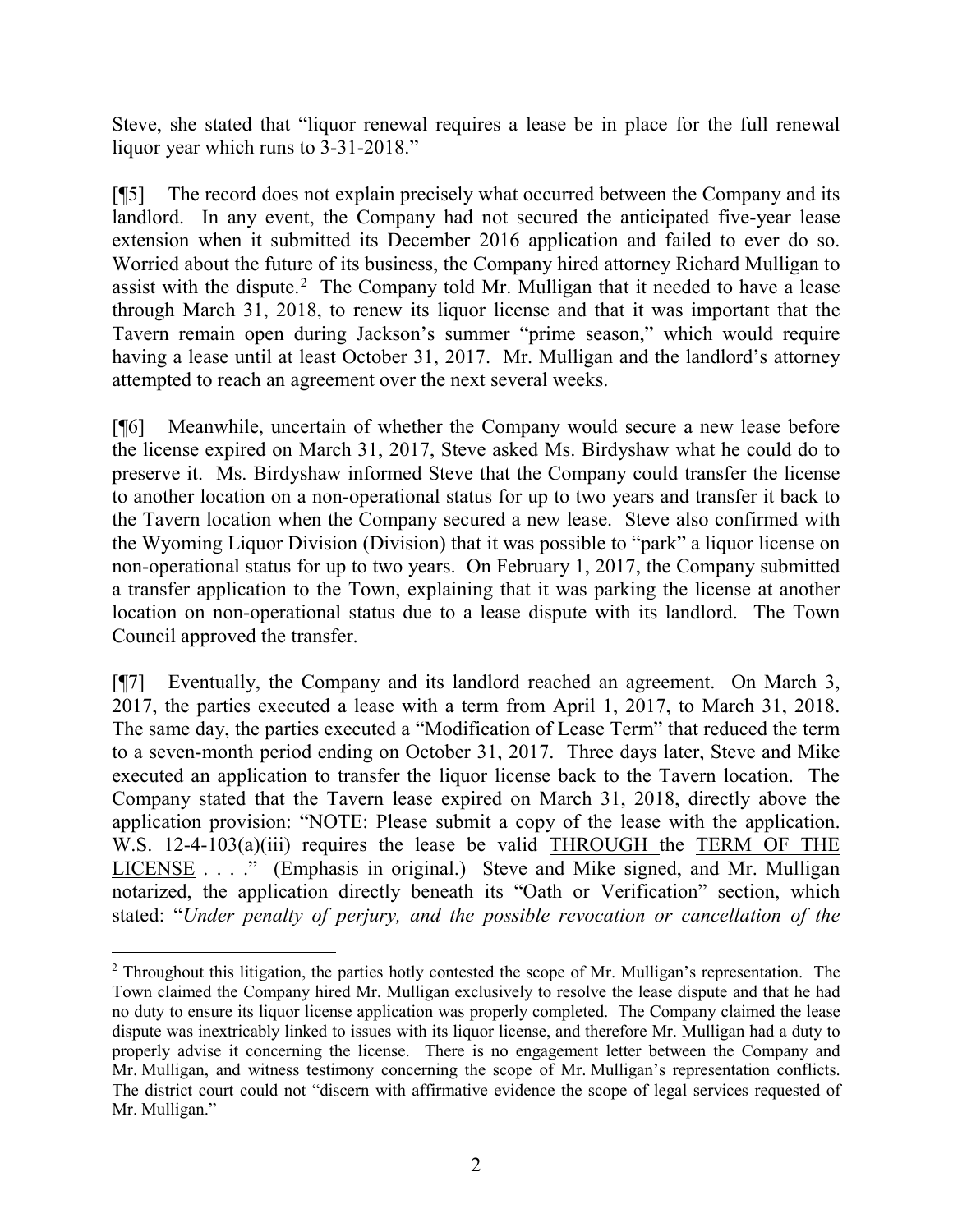*license, I swear the above stated facts, are true and accurate.*" (Emphasis in original.)<sup>[3](#page-3-0)</sup> Steve and Mike each signed affidavits authorizing the Town to conduct investigations into the truth of the information in the application, both of which stated: "The applicant hereby agrees to comply fully with the rules and regulations of the Town of Jackson governing the license/permit requested." Mr. Mulligan also notarized these documents. The same day, the Company submitted the application to the Town, attaching the oneyear lease and the affidavits, among other required documents. It did not submit the modification that shortened the lease term to October 31, 2017.

[¶8] The Town Council approved the transfer application, and the Tavern conducted business throughout the summer of 2017. During that period, the Tavern's landlord entered into a new lease agreement with a local restaurateur, set to begin after the Tavern's modified lease expired on October 31, 2017. In August 2017, the future tenant applied to the Town for a liquor license. Ms. Birdyshaw noticed that the application cited the Tavern address as its place of business and became "concerned that there might be a lease issue" because she "thought there was a one year lease in place with The Mattheis Company." She emailed Steve, saying that the application "kind of took us [] by surprise," and requested that he share any plans the Company had for its liquor license. She reminded him that the Company must have a written lease for the duration of the liquor-license period and asked him to confirm the Company's last occupancy date.

[¶9] In the meantime, the future tenant's attorney gave Ms. Birdyshaw a copy of the "Modification of Lease Term" that changed the term expiration to October 31, 2017. The Town sent the Company a letter notifying it that, unless the Company provided evidence disproving the inconsistency between its March 2017 application and the lease modification, it would initiate revocation proceedings. The Company admitted the inconsistency, but asked the Town Council for leniency, asserting they "had no idea that we were signing something that would jeopardize our business or our liquor license. We wouldn't knowingly sign documents with false information, nor would our attorney allow us to do so (and he in fact notarized all documents)."

 $\lceil \P 10 \rceil$  The Town filed an action to revoke the Company's liquor license,<sup>[4](#page-3-1)</sup> arguing that its omission of the lease modification from its March 2017 application amounted to a "gross

<span id="page-3-0"></span><sup>&</sup>lt;sup>3</sup> Each application the Company submitted between 2007 and 2017, including the February 2017 transfer application, recited the one-year lease requirement and required the applicant to swear to the truth of the application under penalty of perjury.

<span id="page-3-1"></span><sup>4</sup> The liquor license was set to expire in March 2018, raising the concern that a justiciable controversy might no longer exist by the time of trial months later. However, Wyo. Stat. Ann. § 12-7-201(b) provides:

upon a showing to the satisfaction of the court that there are probable grounds for believing the license holder's license should be revoked, the court may issue an order suspending a license during the pendency of an action for its revocation and no bond shall be required as a condition to the issuance of the suspension order. Appeal from the final district court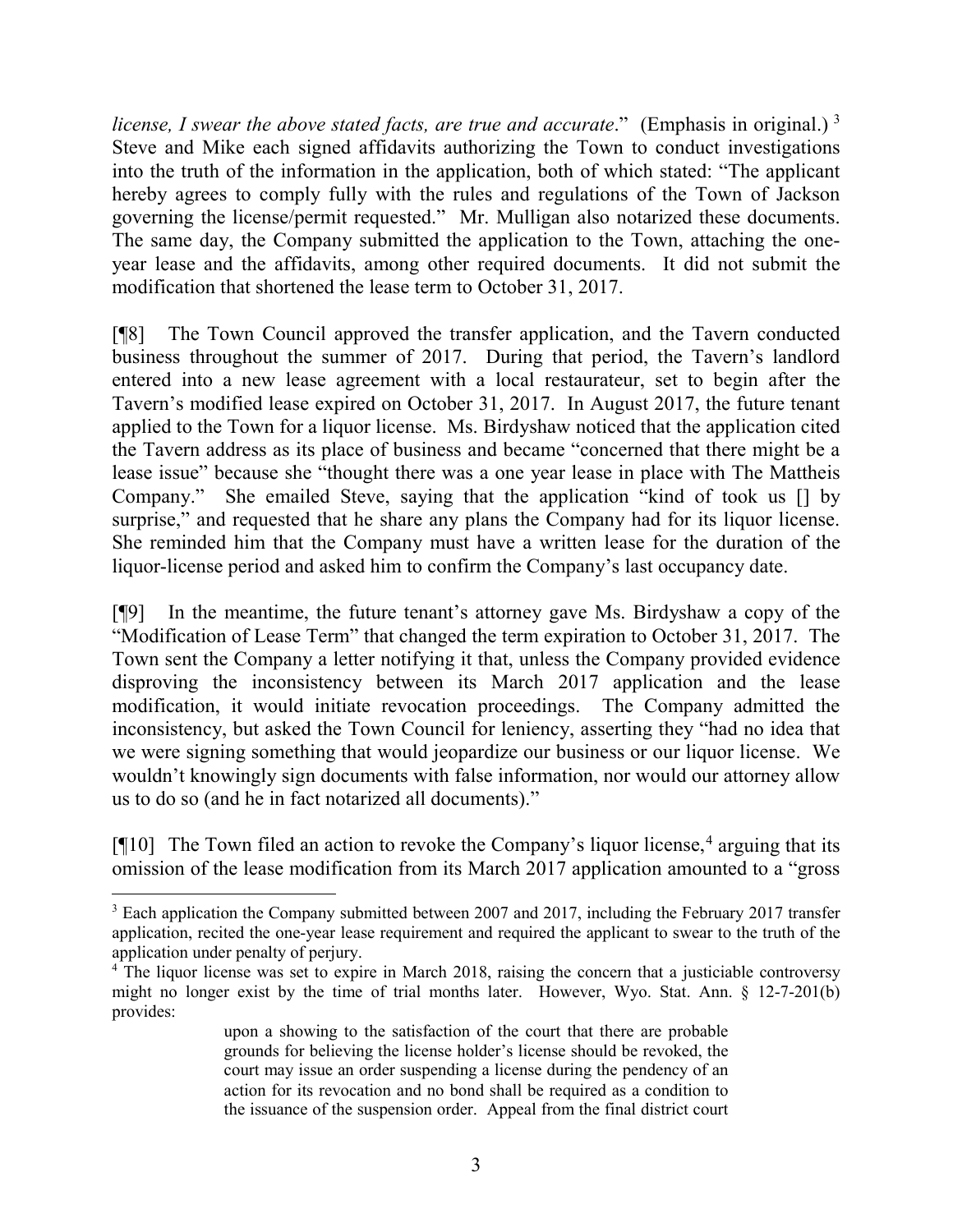violation" of Title 12 and that it violated the "intent and purpose" of Title 12. *See* Wyo. Stat. Ann. §§ 12-1-101 to 12-10-102 (LexisNexis 2017). The Company admitted that its March 2017 application contained false information but argued that it had neither committed a "gross violation" of Title 12 nor violated the Title's "intent and purpose" because its mistake was not purposeful or flagrant and because it had acted under the advice of counsel. It also requested that the district court suspend the license in lieu of revoking it, in part because other businesses that had committed liquor-license violations had not had their licenses revoked.

[¶11] The district court held that the "Company's conduct amount[ed] to a gross violation, which violated the intent and purpose of the liquor licensing statute[s]," finding:

> Mattheis Company had applied for the renewed annual license every year for almost a decade. It was not a novice or newcomer to the process. The renewal license application is a form provided by the Wyoming Liquor Division. . . . Each includes an express provision that reads as follows: "NOTE: Please submit a copy of the lease with the application. W.S.  $12-4-103(a)(iii)$  requires the lease to be valid THROUGH the TERM OF THE LICENSE and MUST contain a provision for the SALE OF ALCOHOLIC BEVERAGES." (emphasis in original). Mattheis Company provided testimony that Steve Mattheis was aware of the one-year lease requirement. He discussed that requirement with the Town of Jackson when it had the lease dispute with its landlord. According to his testimony, that one-year lease requirement was of paramount concern from mid-December 2016 to the time the license was renewed in March 2017.

The court found the submission of the application representing that the Company had a one-year lease "was a flagrant violation of the Wyoming liquor licensing statutes" and "not a careless act or a negligent oversight." It also found the violation "contrary to the purpose and intent of the licensing statutes."

[¶12] Turning to the Company's advice-of-counsel defense, the district court noted that this Court has never considered whether the defense is available in a liquor-license

 $\overline{a}$ 

decision may be taken according to the Wyoming Rules of Appellate Procedure, but the order of revocation shall remain in effect pending a decision by the appellate court.

The district court ordered a stay according to this procedure. We conclude the stay had the effect of preserving a justiciable controversy for trial. Because we affirm, we need not consider the effect of a reversal on appeal.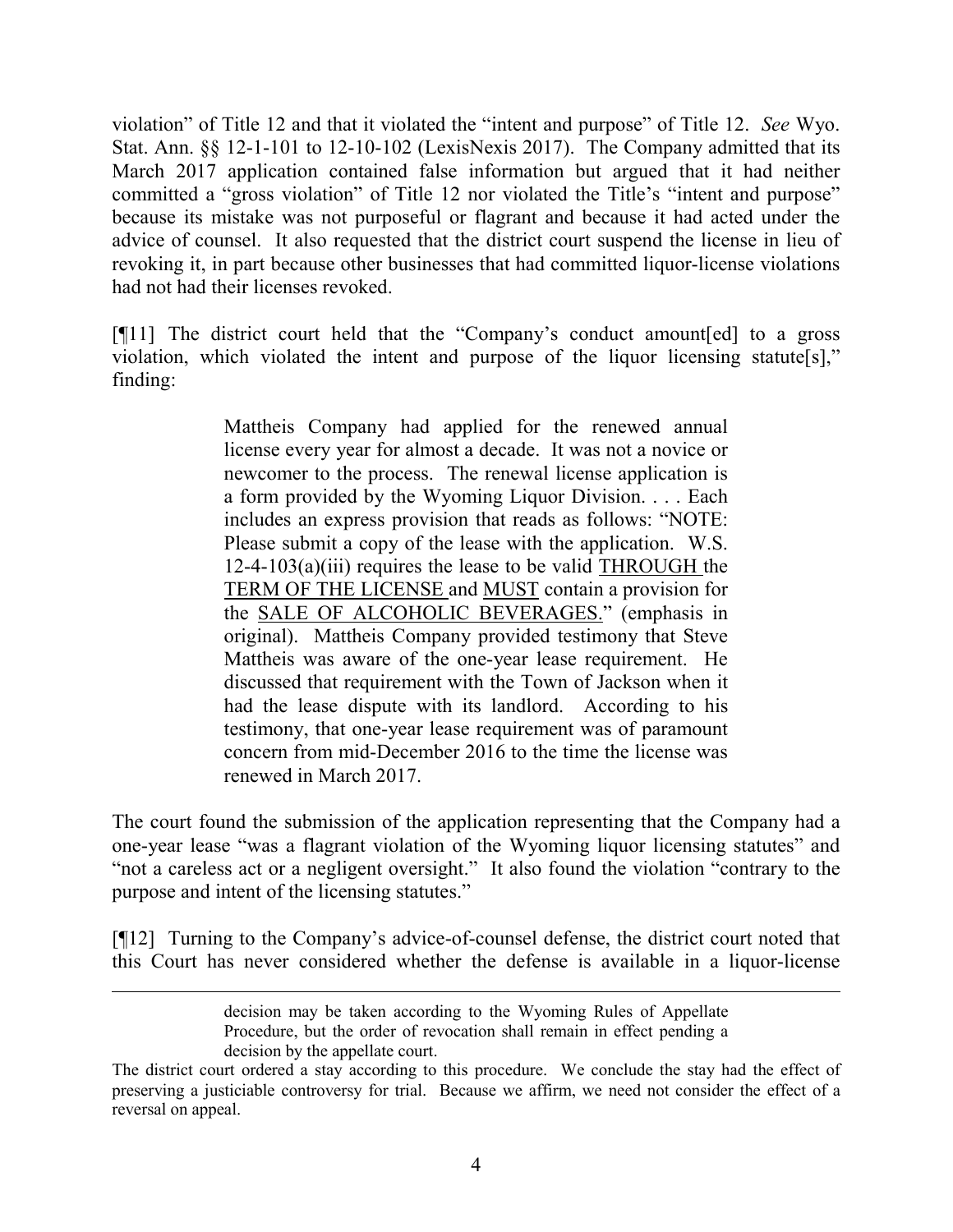revocation proceeding. It concluded that even if the defense applied, it would fail in these circumstances. The district court was "unable to find by a preponderance of the evidence" that Mr. Mulligan had advised the Company "that it was legal to provide false information on the license application." Moreover, it found that even if the Company had received that advice, it could not rely on it in good faith:

> Even if Mr. Mulligan was engaged to resolve the license problem, and even if Mr. Mulligan's actions could be construed to allow an inference to Steve Mattheis that he could submit false information on his license application, the Court cannot find that reliance on such advice was in good faith. Mr. Mattheis was acutely aware of the need for a oneyear lease. The requirement is stated in a mix of bold and underlined letters on the license application. Mr. Mattheis had filed applications containing this requirement for ten years. Mr. Mattheis discussed the need for a one-year (or longer) lease with Ms. Birdyshaw in December 2016. He took steps to preserve the license in the event he could not get a new one-year lease by transferring the license elsewhere. There are numerous pieces of correspondence admitted into evidence of Mr. Mattheis working with the Town of Jackson to find a way to preserve its license because it had no oneyear lease in place. To assert that any reliance on counsel's alleged advice was in good faith is not possible in a case where Mr. Mattheis had such affirmative knowledge corroborated by his actions to preserve the license. . . . Mr. Mattheis also unequivocally admitted in his testimony that he knew of the one-year license requirement.

Finally, the district court declined to order license suspension over revocation. This appeal followed.

# *DISCUSSION*

## *I. Before a court can revoke a liquor license, it must conclude that the license holder committed a gross violation of Title 12*

[¶13] The Town argues the Company committed a "gross violation" of Title 12 and that it violated the "intent and purpose" of Title 12, each standard independently warranting revocation of its liquor license. The Company responds that only a "gross violation" of Title 12 warrants license revocation and that this standard was not met. The parties generally agree that a gross violation of Title 12 requires proof of "willful" and "flagrant" conduct but disagree whether such conduct occurred in this case. The district court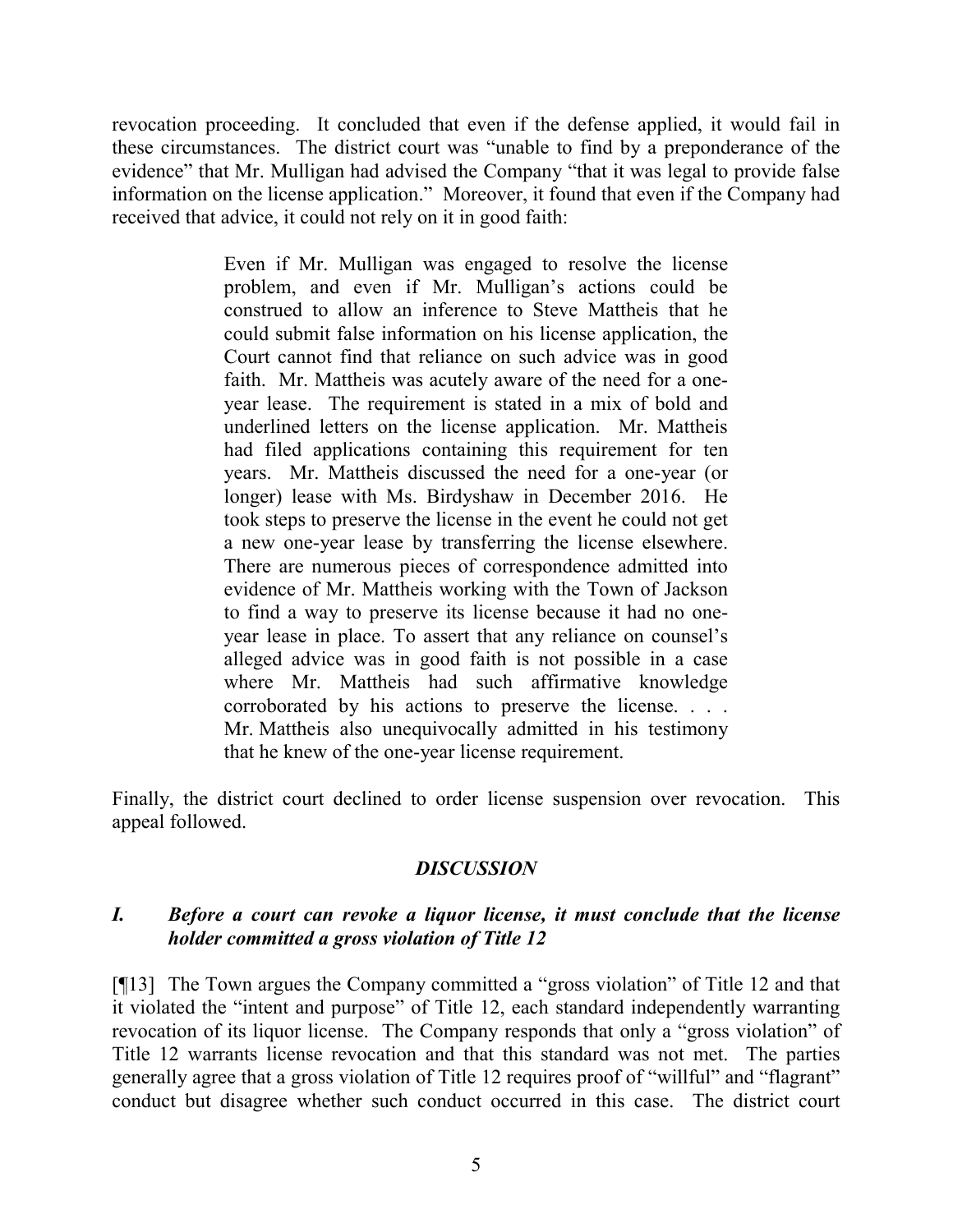concluded that The Mattheis Company's conduct violated both standards, without deciding if either or both applied.

[¶14] This issue presents a question of statutory interpretation that we review de novo. *In re Estate of Frank*, 2019 WY 4, ¶ 6, 432 P.3d 885, 887 (Wyo. 2019) (citing *In re Estate of Meyer*, 2016 WY 6, ¶ 17, 367 P.3d 629, 634 (Wyo. 2016)). When interpreting statutes, our primary objective is to give effect to the legislature's intent as reflected in the plain and ordinary meaning of the words used in the statutes. *Rhoads v. State*, 2018 WY 143, ¶ 9, 431 P.3d 1130, 1133 (Wyo. 2018). We are guided by the full text of the statute, giving effect to every word, clause, and sentence, and construing all components of a statute *in pari materia*. *Bear Cloud v. State*, 2013 WY 18, ¶ 30, 294 P.3d 36, 44 (Wyo. 2013) (citing *LM v. Laramie Cty. Dep't of Family Servs. (In re MN)*, 2007 WY 189, ¶¶ 4-5, 171 P.3d 1077, 1079-80 (Wyo. 2007)). A statute is unambiguous if reasonable people can agree on its meaning with consistency and predictability. Conversely, a statute is ambiguous if it is vague or uncertain and subject to varying interpretations. *MF v. State*, 2013 WY 104, ¶ 8, 308 P.3d 854, 857 (Wyo. 2013) (citing *Rock v. Lankford*, 2013 WY 61, ¶ 19, 301 P.3d 1075, 1081 (Wyo. 2013)). "However, the fact that opinions may differ as to a statute's meaning is not conclusive of ambiguity. Ultimately, whether a statute is ambiguous is a matter of law to be determined by the court." *Romsa v. State ex rel. Wyo. Dep't of Transp.*, 2012 WY 146, ¶ 22, 288 P.3d 695, 702 (Wyo. 2012) (quoting *McClean v. State*, 2003 WY 17, ¶ 6, 62 P.3d 595, 598 (Wyo. 2003)).

[¶15] Wyo. Stat. Ann. § 12-7-101 states: "Any violation of this title by any manufacturer, rectifier, wholesaler, licensee, employee or agent thereof is sufficient cause for the suspension and in the case of gross violation the revocation of the license of the licensee." "Gross," as used in Wyo. Stat. Ann. § 12-7-101, is an adjective that describes the type of violation sufficient for revocation. In the context of negligence, we have described "gross" as a difference in degree and indicated that it serves to measure the level or extent of the conduct in question. *See McClure v. Latta*, 348 P.2d 1057, 1062 (Wyo. 1960) ("Ordinary and gross negligence differ in degree of inattention . . . . The element of culpability which characterizes all negligence is, in gross negligence, magnified to a high degree as compared with that present in ordinary negligence."). This understanding aligns with dictionary definitions of the term, which often guide our determination of the plain language used in statutes. *In re Birkholz*, 2019 WY 19, ¶ 13, 434 P.3d 1102, 1106 (Wyo. 2019) (citing *BJ Hough, LLC v. City of Cheyenne*, 2012 WY 140, ¶ 25, 287 P.3d 761, 770 (Wyo. 2012)). Black's Law Dictionary defines "gross" as:

- 1. Conspicuous by reason of size or other attention-getting qualities; esp., obvious by reason of magnitude  $\leq a$  gross Corinthian column>.
- 2. Undiminished by deduction; entire <gross profits>.
- 3. Not specified or detailed; general <a gross estimate>.
- 4. Coarse in meaning or sense <gross slang>.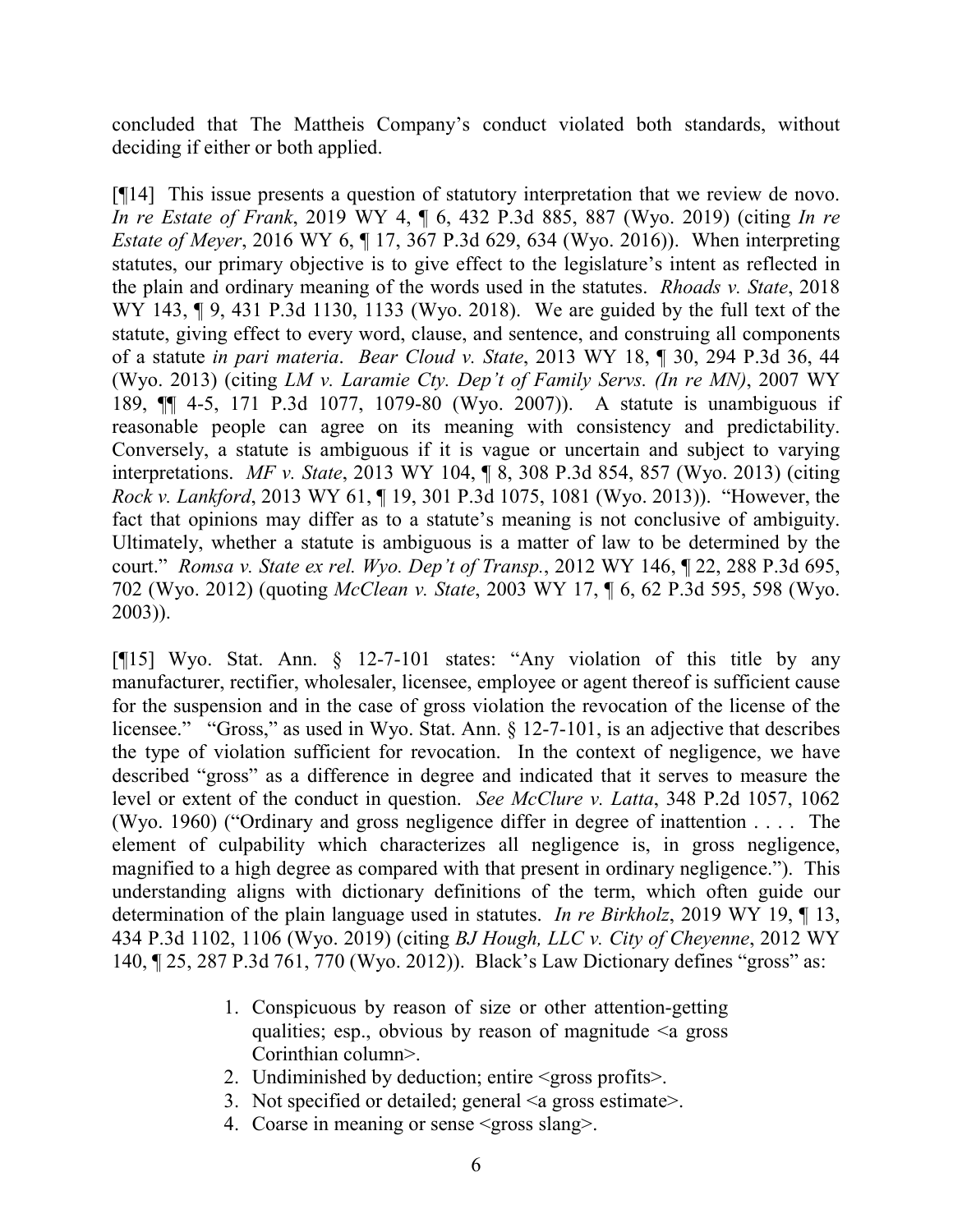- 5. Repulsive in behavior or appearance; sickening <a gross fellow with gross habits>.
- 6. *Beyond all reasonable measure; flagrant <a gross injustice>.*

*Gross*, Black's Law Dictionary (11th ed. 2019) (emphasis added). *See also Gross*, Merriam-Webster Dictionary, https://www.merriam-webster.com/dictionary/gross (last visited July 17, 2019) ("glaringly noticeable usually because of inexcusable badness or objectionableness <a gross error>"). Thus, we conclude that "gross" as used in Wyo. Stat. Ann. § 12-7-101 speaks to the degree of violation that must occur before a license can be revoked and requires a transgression of Title 12 so unreasonable as to be flagrant.

[¶16] Conflict arguably arises when section 101 is read alongside Wyo. Stat. Ann. § 12- 7-201(b), which permits revocation "upon proof that the intent and purpose of [Title 12] has been violated." However, the sections are not irreconcilable under our established methods of statutory interpretation. "Each word of a statute is to be afforded meaning, with none rendered superfluous." *In re JB*, 2017 WY 26, ¶ 16, 390 P.3d 357, 361 (Wyo. 2017). The clear "intent and purpose" of Title 12 is to regulate the sale of alcoholic beverages. *See generally* Wyo. Stat. Ann. §§ 12-1-101 through 12-10-102. Thus, under Wyo. Stat. Ann. § 12-7-201(b) *any* violation that transgressed Title 12's methods of alcoholic beverage regulation would be sufficient to revoke a liquor license. If that were the case, it would never be necessary to show a "gross violation," which certainly requires a higher standard of proof than *any* violation. We refuse to read the "gross violation" standard out of Title 12. Conversely, requiring a gross violation does not read section 12-7-201(b)'s "intent and purpose" standard out of Title 12. "Gross" merely describes with greater specificity the type of violation license revocation contemplates. We find no ambiguity in the statutes. A gross violation of Title 12 will necessarily violate the intent and purpose of Title 12. Thus, it remains true that "[t]he court may revoke the license or permit upon proof that the intent and purpose of [Title 12] has been violated," subject to the qualification that the violation be gross. We therefore hold a court must conclude that a licensee committed a gross violation of Title 12 before it can revoke a liquor license.

# *II. The district court did not err in concluding The Mattheis Company committed a gross violation of Title 12, despite its asserted reliance on the advice of counsel*

[¶17] The question is whether there was sufficient factual evidence for the district court to conclude that a gross violation occurred. The Company argues that a "single, isolated violation such as the one before this Court, one committed upon the advice of experienced counsel, unknowingly, and which has no victim and no adverse consequence to anyone other than The Mattheis Company, does not rise to the level of a 'gross violation.'" It asserts that the Wyoming Liquor Division's and the Town's history of enforcing Title 12 demonstrates that a "gross violation" must be "very serious, repeated, and flagrant" because other licensees have not had their licenses revoked in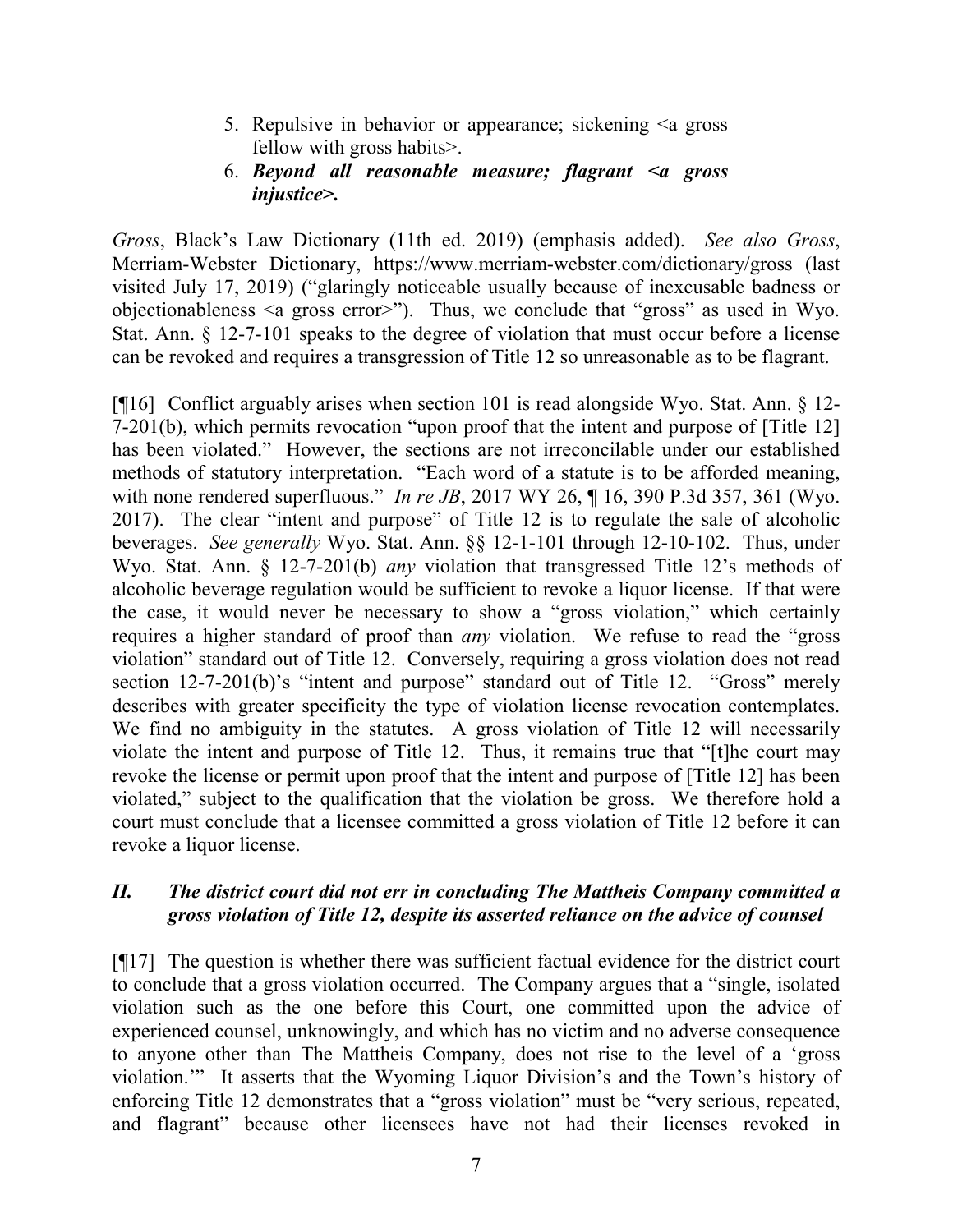circumstances the Company considers comparable. It asserts that "good faith reliance on the advice of counsel is a complete defense to certain actions, and may be considered a palliative" in a liquor-license revocation proceeding. The Town counters that one gross violation is sufficient cause to revoke a liquor license, that the Division's and the Town's "enforcement history" do not control the result in this case, and that the record supports the district court's conclusion that the Company committed a gross violation of Title 12. It argues reliance on advice of counsel should not be a defense in a liquor-license revocation action and, alternatively, that the defense does not apply in this case.

[¶18] Following a bench trial, we review a district court's factual findings for clear error and its conclusions of law de novo. *Acorn v. Moncecchi*, 2016 WY 124, ¶ 23, 386 P.3d 739, 748 (Wyo. 2016) (citing *Wallop Canyon Ranch, LLC v. Goodwyn*, 2015 WY 81, ¶ 21, 351 P.3d 943, 949-50 (Wyo. 2015)).

> The factual findings of a judge are not entitled to the limited review afforded a jury verdict. While the findings are presumptively correct, the appellate court may examine all of the properly admissible evidence in the record. Due regard is given to the opportunity of the trial judge to assess the credibility of the witnesses, and our review does not entail reweighing disputed evidence. Findings of fact will not be set aside unless they are clearly erroneous. A finding is clearly erroneous when, although there is evidence to support it, the reviewing court on the entire evidence is left with the definite and firm conviction that a mistake has been committed. In considering a trial court's factual findings, we assume that the evidence of the prevailing party below is true and give that party every reasonable inference that can fairly and reasonably be drawn from it. We do not substitute ourselves for the trial court as a finder of facts; instead, we defer to those findings unless they are unsupported by the record or erroneous as a matter of law. The district court's conclusions of law are reviewed *de novo*.

*Meiners v. Meiners*, 2019 WY 39, ¶ 8, 438 P.3d 1260, 1265-66 (Wyo. 2019) (quoting *Galiher v. Johnson*, 2018 WY 145, ¶ 6, 432 P.3d 502, 507 (Wyo. 2018)).

[¶19] As with gross negligence, whether a licensee has committed a gross violation of Title 12 "must be determined by the facts and circumstances in the particular case." *McClure*, 348 P.2d at 1062 ("whether or not a motorist involved in an accident has been guilty of gross negligence must be determined by the facts and circumstances in the particular case"); 57A Am. Jur. 2d *Negligence* § 239 ("The degree of negligence in any particular case is ordinarily a question of fact."). Consequently, a gross violation may indeed be purposeful or repeated, but need not be in every situation. Thus, we agree with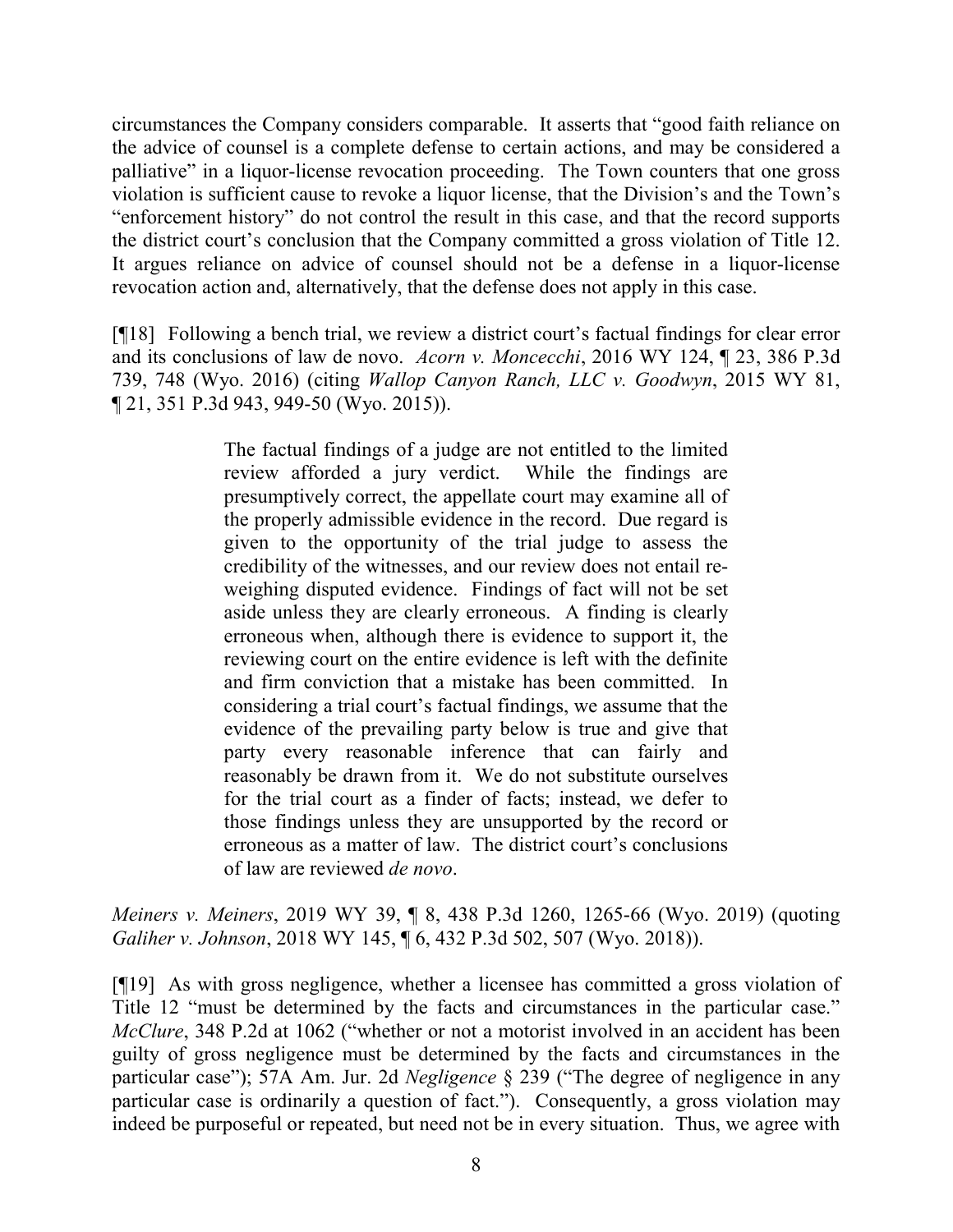the district court that "whether conduct is repeated may be a factor to consider but does not control whether certain conduct is a gross violation."<sup>[5](#page-9-0)</sup> The district court found that Steve Mattheis was "acutely aware of the need for a one-year lease." The record supports this finding: Ms. Birdyshaw told him he needed a lease in place through March 31, 2018; the falsified application contained the requirement in capitalized and underlined words (as did the nine renewal applications he had completed over the last decade); he had "parked" the license roughly one month before because he knew it was the only way to comply with the one-year lease requirement; and he testified that he knew about the requirement.<sup>[6](#page-9-1)</sup> He was also acutely aware that he did not have a one-year lease for the Tavern location. He testified that it was "very clear" to him that the lease modification reduced the term of the lease to less than a one-year period. He also testified that he knew when he submitted the application indicating that the Company had a lease through March 31, 2018, that the lease in fact expired on October 31, 2017. We find no clear error in the district court's conclusion that the Company knowingly submitted a false application under penalty of perjury. We agree that the Company's actions constitute a gross violation of Title 12.[7](#page-9-2)

[¶20] Turning to the Company's asserted reliance on advice of counsel, we do not decide whether reliance on advice of counsel may ever be a complete defense in a liquorlicense revocation proceeding. The Company points out that reliance on advice of counsel "is a complete defense to certain actions," such as malicious prosecution claims,

<span id="page-9-0"></span> <sup>5</sup> Below, and on appeal, the Town asserted that the Company had committed repeated violations of Title 12 because it had previously been cited for serving a minor and warned about its patrons' late-night, rowdy behavior in and around the Tavern. Although we doubt the relevance of these incidents to the violation that prompted this proceeding, we need not address them because the district court did not rely on this evidence in concluding that the Company had committed a gross violation of Title 12.

<span id="page-9-1"></span><sup>6</sup> The Company claims the district court mischaracterized testimony from the Wyoming Liquor Division's Chief of Enforcement, Tom Montoya. Mr. Montoya testified that license revocation *could* be appropriate if an applicant submitted false information on a license application. The Company takes issue with the district court's statement that: "Mr. Montoya's opinion that submitting false information on an application is a violation warranting revocation corroborates the Court's finding." It asserts this statement shows that the court considered the testimony an opinion on the "ultimate issue" in the case, when it should have been given "no weight whatsoever." We do not find that the district court gave undue weight to Mr. Montoya's opinion. Directly preceding the offending statement, the court acknowledged that Mr. Montoya's opinion was "useful although not binding" and "*[e]ven without considering Mr. Montoya's testimony*," it found the Company committed a gross violation by knowingly failing to disclose that it did not have a one-year lease. (Emphasis added.) The district court's factual findings support its conclusion that the Company committed a gross violation of Title 12, independent from any reliance on Mr. Montoya's testimony.

<span id="page-9-2"></span><sup>&</sup>lt;sup>7</sup> The Company's reliance on the Division's and the Town's enforcement history do not convince us otherwise. Both parties discuss a 1999 decision letter suspending a liquor license after an administrative contested case hearing and evidence that another restaurant in Jackson had committed violations of Title 12 without having a revocation proceeding brought against it. However, neither party explains why we should afford any weight to these unrelated, non-binding matters. Like the district court, we do not consider these matters in concluding that the Company committed a gross violation of Title 12.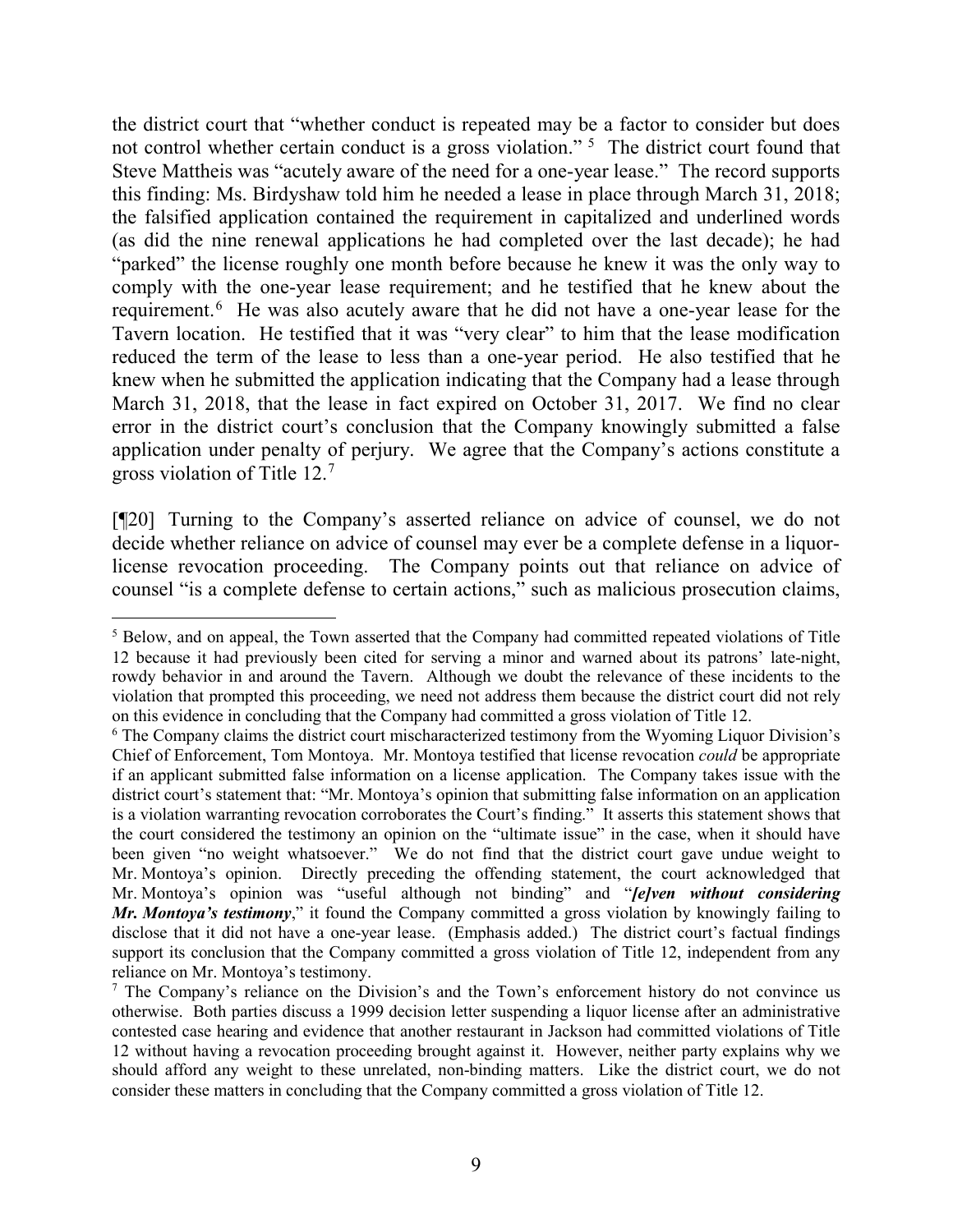but does not advocate for its adoption as a complete defense to a license revocation action. Instead, it explicitly "asks this Court . . . to weigh its reliance on the advice of its counsel in mitigation of the penalty to be applied." Thus, we limit our analysis to consideration of whether reliance on advice of counsel can serve as a mitigator in this liquor-license revocation proceeding.

[¶21] The Company's asserted reliance on advice of counsel does not mitigate its violation of Title 12. As noted, Steve Mattheis was keenly aware of the one-year lease requirement and the fact that the Company did not have one. Although he claimed that the manner in which Mr. Mulligan presented him with the lease documents led him to believe he did not need to submit the modification, the district court was "unable to find by a preponderance of the evidence" that Mr. Mulligan advised him "that making a false representation on [the] license application was legal." The record supports this conclusion. Steve Mattheis knew of the lease term requirement and swore to the truth of his license application. He cannot claim that advice of counsel excuses his violation of the law, particularly when the record does not establish that he received advice negating that knowledge.<sup>[8](#page-10-0)</sup>

[¶22] We hold the district court did not err in concluding that the Company committed a gross violation of Title 12 and correctly rejected the Company's advice-of-counsel defense.

# *III. The district court did not abuse its discretion in revoking the Company's liquor license*

[¶23] The Company asks this Court to "exercise its discretion to suspend, rather than revoke" its license. As a court of appellate review, we have no discretion to suspend the Company's license. That power belongs to the district court. Wyo. Stat. Ann. § 12-7- 102 ("In a proceeding for revocation of a liquor license and when a licensee is found guilty of violating W.S. 12-1-101 through 12-8-301, *the district court* . . . may, if it appears inadvisable to revoke the license, suspend the license[.]"). The question before

<span id="page-10-0"></span> <sup>8</sup> The Company claims several of Steve Mattheis's "outward manifestations" show that he relied on advice of counsel in good faith. The district court apparently did not credit these "outward manifestations" as indicators of good faith, nor do we under our standard of review. *Acorn*, 2016 WY 124, ¶ 23, 386 P.3d at 748 ("Due regard is given to the opportunity of the trial judge to assess the credibility of the witnesses, and our review does not entail reweighing disputed evidence."). The Company also argues that the court improperly excluded evidence that it is normal for attorneys to craft "private agreements" relating to a statutory liquor licensing requirement and, thus, that it was reasonable for Steve Mattheis to rely on the "side agreement" his attorney crafted in this case. The Company asserts the excluded evidence was "highly relevant" but cites no authority supporting that assertion. It also fails to cite any authority supporting a conclusion that the district court abused its discretion. *Schell v. Scallon*, 2019 WY 11, ¶ 28, 433 P.3d 879, 888 (Wyo. 2019) ("We review an evidentiary ruling for an abuse of discretion."). We therefore decline to consider whether the district court erred in excluding the evidence. *Mitchell v. Preston*, 2019 WY 41, ¶ 33, 439 P.3d 718, 725 (Wyo. 2019).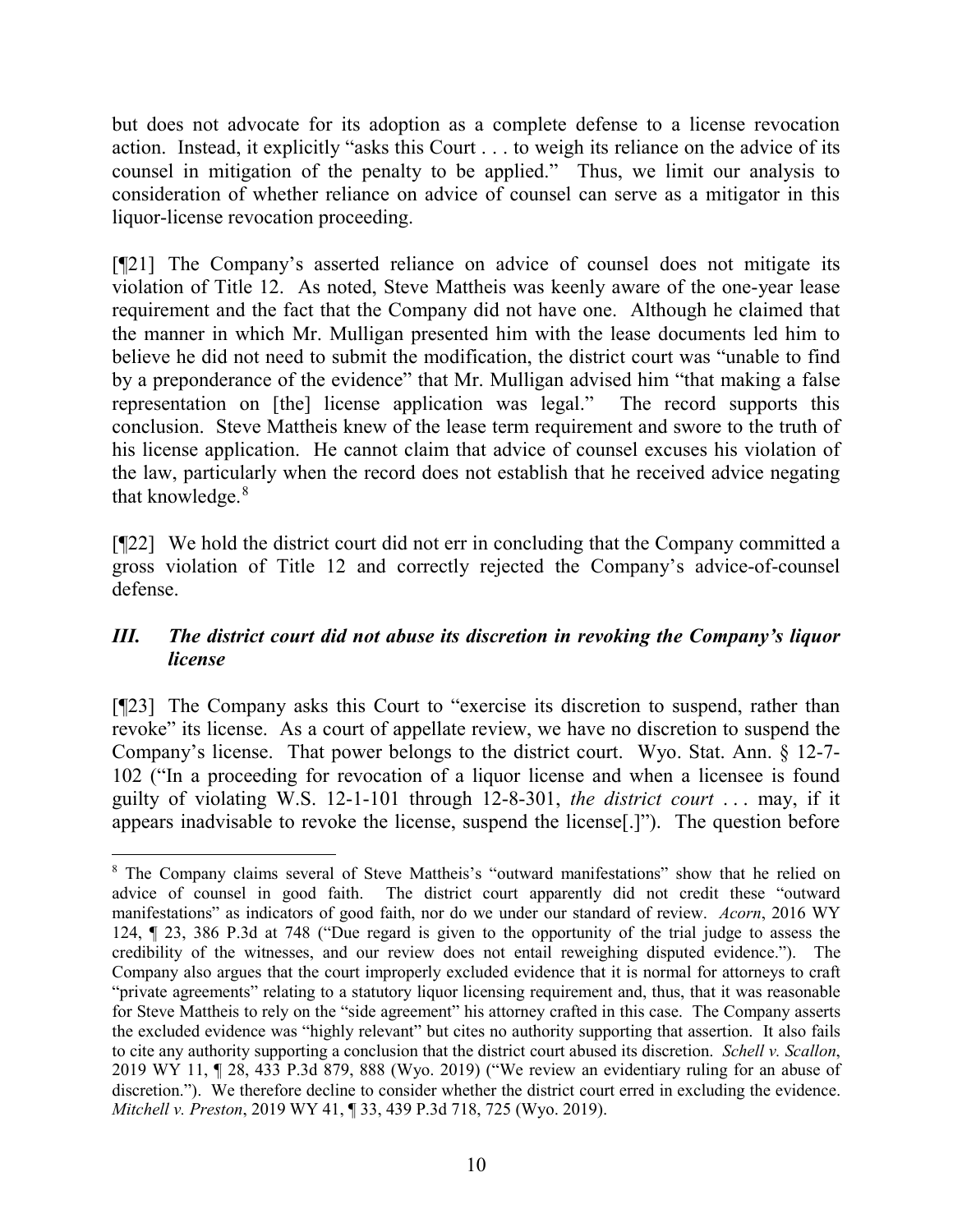this Court is whether the district court abused its discretion in revoking the Company's license in the first instance. "Our primary goal in reviewing for an abuse of discretion is determining whether the district court's decision is reasonable. We view the evidence in the light most favorable to the district court's determination, affording to the prevailing party every favorable inference and omitting from our consideration conflicting evidence." *Smith v. Kelly*, 2019 WY 60, ¶ 20, 442 P.3d 297, 301 (Wyo. 2019) (quoting *Kappen v. Kappen*, 2015 WY 3, ¶ 10, 341 P.3d 377, 381 (Wyo. 2015)).

[¶24] The court acknowledged that it had the discretion to order suspension of the license but decided against it, reasoning:

> Wyo. Stat. § 12-7-102 indicates that suspension for the term of the license may be appropriate when revocation is inadvisable. Thus, the Court can either revoke the license or suspend the license. The Court cannot find that a suspension in this instance would be appropriate due to the gravity of the violation. Moreover, a suspension would be of little to no consequence. In instances where a licensee is operating a business, a suspension for the term of the license would likely result in decreased or no revenue for a period of time, which could be considered a serious consequence. In this case, however, the licensee has no lease and no place of business and those facts gave rise to this revocation action. A suspension of the license then would merely preserve the status quo while Mattheis Company finds a new location for the license or a buyer for the license. If the Town of Jackson considered that type of negligible consequence to be appropriate, it could have suspended the license directly as the licensing authority. It did not do so. While the Court has discretion to second-guess that decision and suspend the license, the Court cannot find that to be an appropriate consequence after having found that Mattheis Company was affirmatively aware of the licensing requirements and knowingly failed to comply by submitting a liquor license, application under oath, containing false information.

[¶25] The Company criticizes the district court for stating that the Town could have suspended the license directly because "[s]uspension is an option reserved only to the Court." Nevertheless, the record shows that the district court understood that it had discretion to either suspend or revoke the license, considered the evidence before it and the nature of the violation, and decided that suspension would not be a meaningful consequence in the circumstances. We hold the district court did not abuse its discretion in ordering revocation of the Company's liquor license.